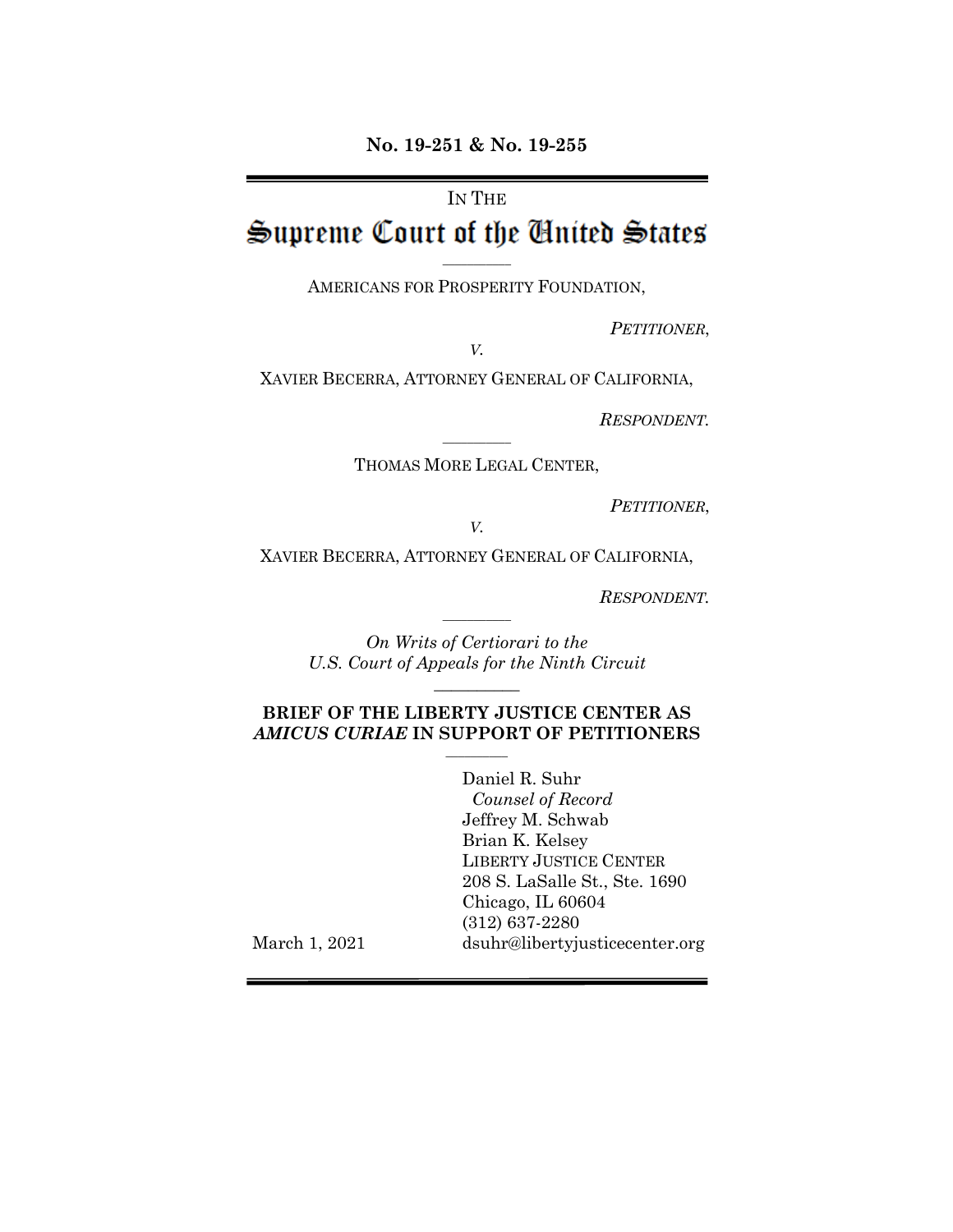# **TABLE OF CONTENTS**

| <b>INTEREST OF THE AMICUS CURIAE  1</b>                                                                           |
|-------------------------------------------------------------------------------------------------------------------|
| SUMMARY OF ARGUMENT                                                                                               |
|                                                                                                                   |
| I. The First Amendment's guarantees<br>for free association protect all<br>organizations, whether or not they are |
| II. This right to privacy of all associations is<br>protected by strict scrutiny on the                           |
| III.A presumption of privacy can be<br>reconciled with the government's<br>compelling needs for information as    |
| IV. Adopting a more generous reading of<br>Buckley and Socialist Workers '74                                      |
|                                                                                                                   |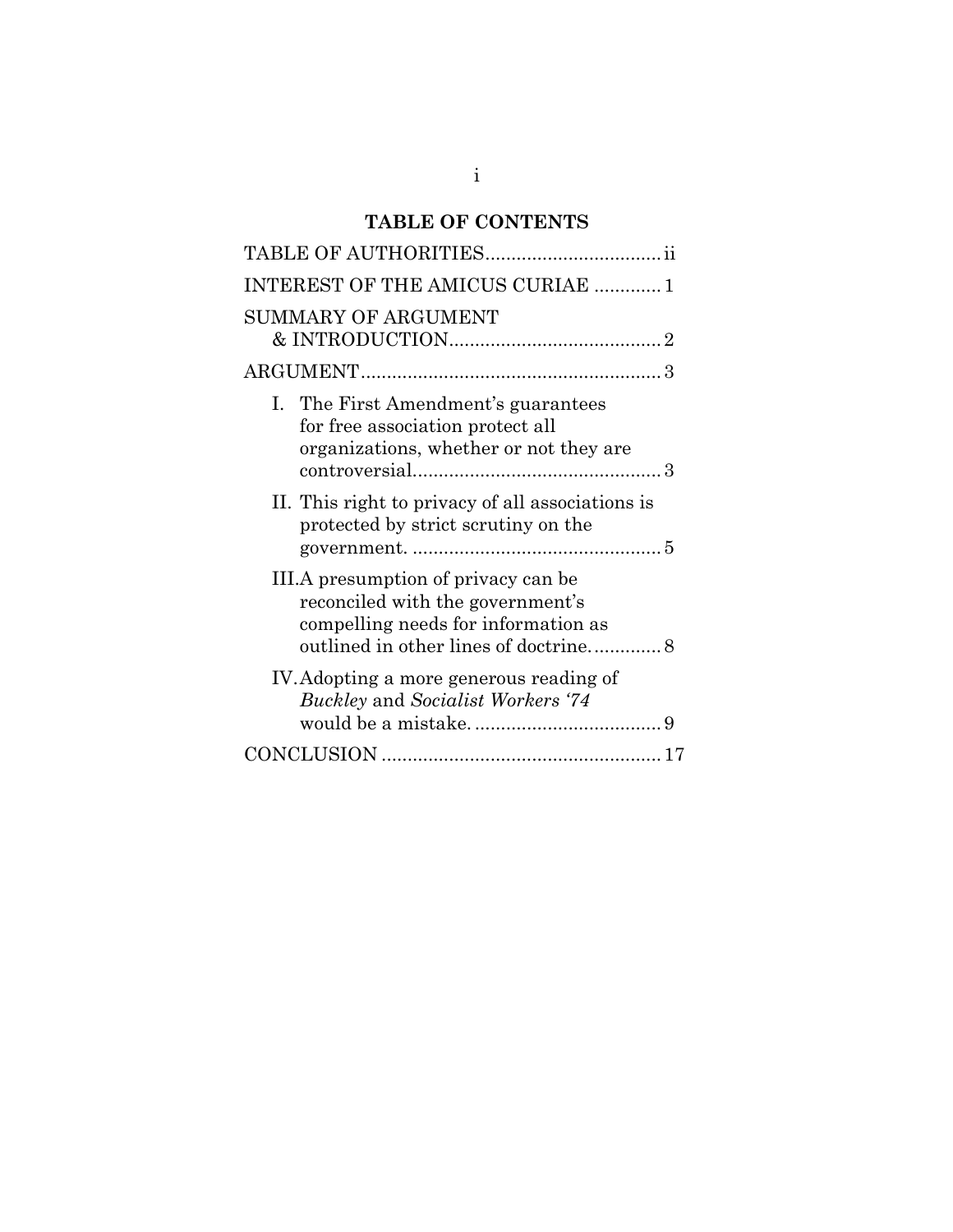# **TABLE OF AUTHORITIES**

| Cases                                           |
|-------------------------------------------------|
| Ams. for Prosperity v. Grewal,                  |
| No. 3:19-cv-14228-BRM-LHG, 2019 U.S. Dist.      |
|                                                 |
| Anders v. Benson,                               |
| No. 20-cv-11991, 2020 U.S. Dist. LEXIS 145210   |
|                                                 |
|                                                 |
| Ariz. Free Enter. Club's Freedom Club PAC v.    |
|                                                 |
| Baird v. State Bar of Ariz.,                    |
|                                                 |
|                                                 |
| Barenblatt v. United States,                    |
|                                                 |
| Bates v. City of Little Rock,                   |
|                                                 |
| Britt v. Superior Court,                        |
|                                                 |
|                                                 |
| Brown v. Socialist Workers 1974 Campaign        |
| Committee,                                      |
|                                                 |
| Buckley v. Valeo,                               |
|                                                 |
|                                                 |
| Cal. Bankers Ass'n v. Shultz,                   |
|                                                 |
| Centro De La Comunidad Hispana De Locust Valley |
| v. Town of Oyster Bay,                          |
| 954 F. Supp. 2d 127 (E.D.N.Y. 2013)10           |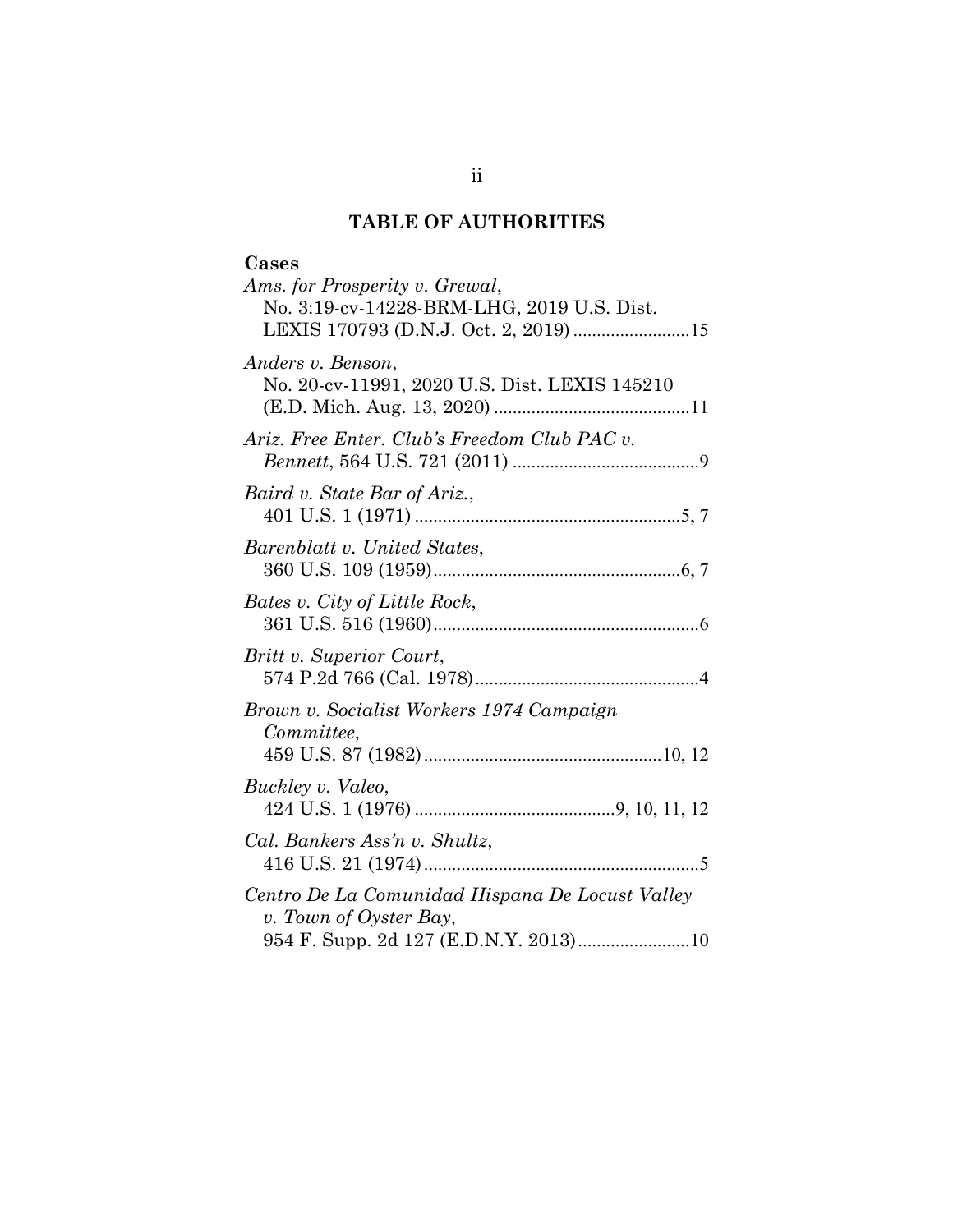| Christ Covenant Church v. Town of Sw. Ranches,<br>No. 07-60516-CIV, 2008 U.S. Dist. LEXIS 49483 |
|-------------------------------------------------------------------------------------------------|
| Citizens Union of N.Y. v. AG of N.Y.,<br>408 F. Supp. 3d 478 (S.D.N.Y. 2019) 15                 |
| Citizens United v. FEC,                                                                         |
| Dawson v. Delaware,                                                                             |
| De Gregory v. Attorney Gen. of N.H.,                                                            |
| Doe v. Reed, No. 11-35854,<br>2011 U.S. App. LEXIS 23327 (9th Cir. Nov. 16,                     |
| Dole v. Serv. Emps. Union, etc., Local 280,                                                     |
| Familias Unidas v. Briscoe,                                                                     |
| $FEC$ v. Wis. Right to Life, Inc.,                                                              |
| Gibson v. Fla. Legislative Investigation Comm.,                                                 |
| In re Heartland Inst.,<br>No. 11 C 2240, 2011 U.S. Dist. LEXIS 51304 (N.D.                      |
| Int'l Longshoremen's Asso. v. Waterfront Com. of N.Y.<br>Harbor,                                |
| Konigsberg v. State Bar of Cal.,                                                                |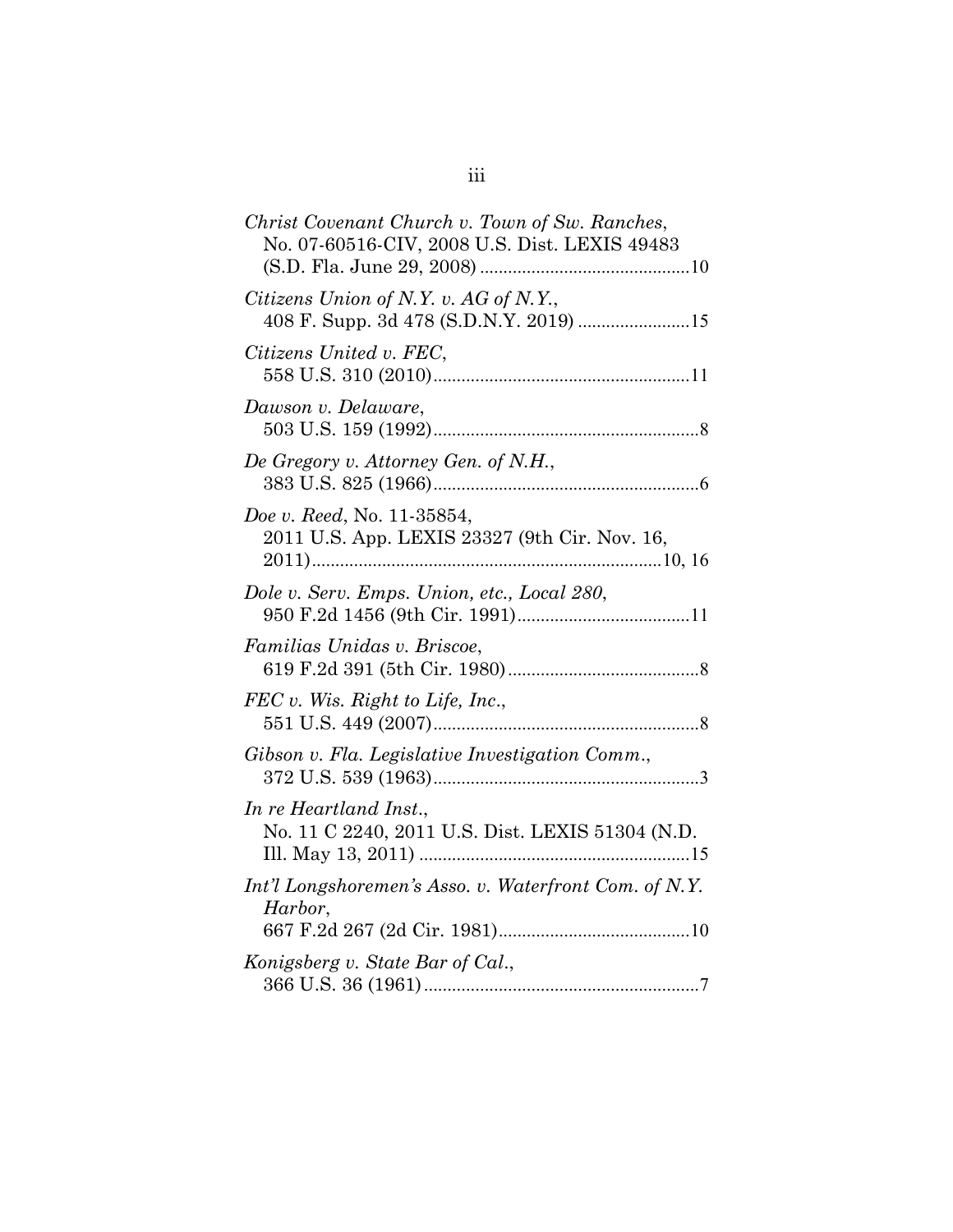| La. ex rel. Gremillion v. NAACP,                                      |
|-----------------------------------------------------------------------|
| Lassa v. Rongstad,                                                    |
| Marshall v. J. P. Stevens Emps. Educ. Comm.,                          |
| McConnell v. FEC,                                                     |
| McIntyre v. Ohio Elections Comm'n,                                    |
| N.Y. State NOW v. Terry,                                              |
| NAACP v. Ala. ex rel. Patterson,                                      |
| NAACP v. Alabama,                                                     |
| NAACP v. But ton,                                                     |
| Nat'l Org. for Women v. Scheidler,                                    |
| New York ex rel. Bryant v. Zimmerman,                                 |
| NRA of Am. v. City of L.A.,<br>441 F. Supp. 3d 915 (C.D. Cal. 2019)14 |
| Pollard v. Roberts,                                                   |
| ProtectMarriage.com - Yes on 8 v. Bowen,                              |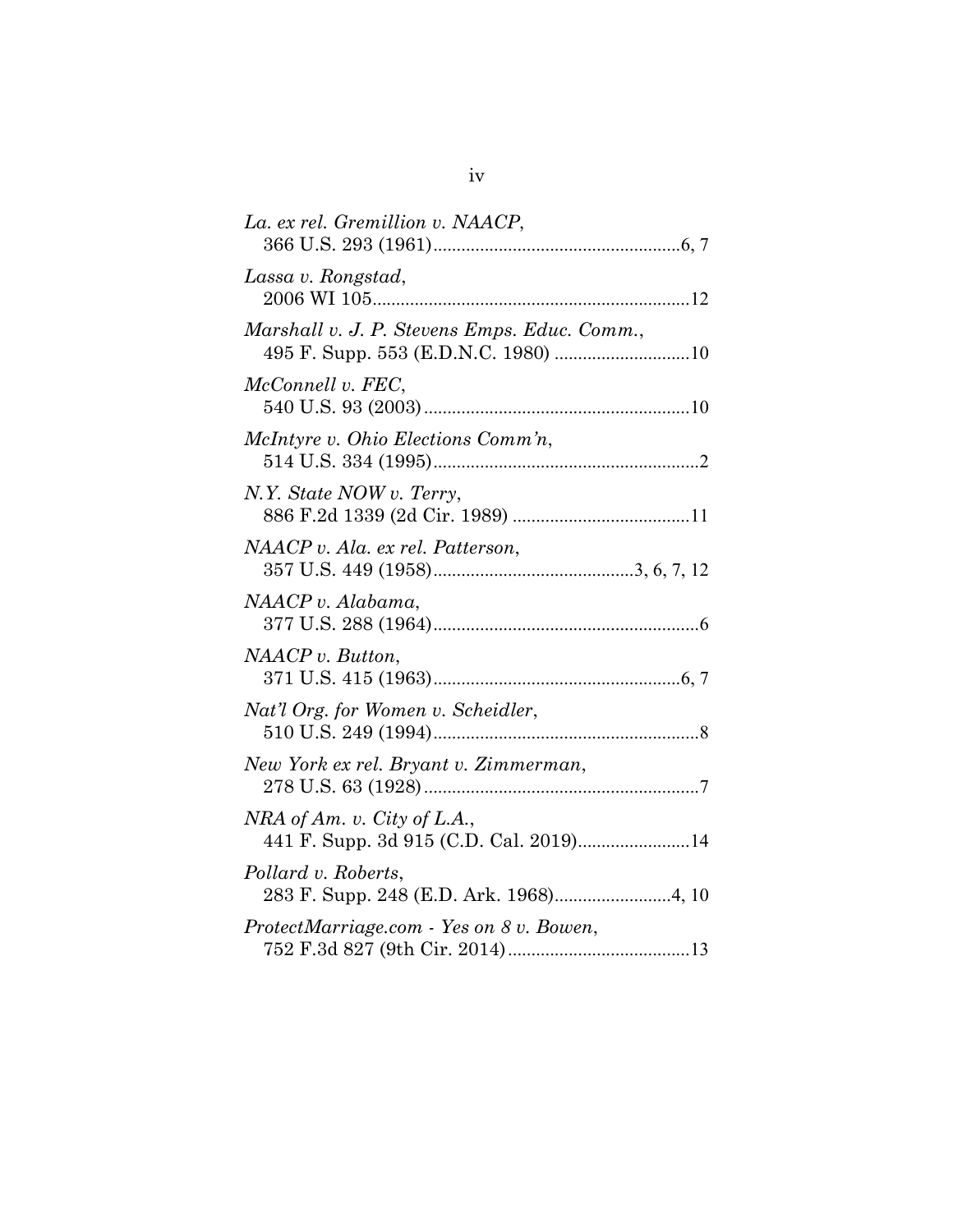| ProtectMarriage.com v. Bowen,                                                                                                                             |
|-----------------------------------------------------------------------------------------------------------------------------------------------------------|
| Rio Grande Found. v. City of Santa Fe,                                                                                                                    |
| United States v. Lee,                                                                                                                                     |
| United States v. Playboy Entm't Grp.,                                                                                                                     |
| United States v. White.                                                                                                                                   |
| Uphaus v. Wyman,                                                                                                                                          |
| <b>Other Authorities</b><br>Taren Kingser & Patrick Schmidt,<br>Business in the Bulls-Eye? Target Corp. and the<br>Limits of Campaign Finance Disclosure, |

11 ELECTION L.J. 21 (2012)...........................................4

v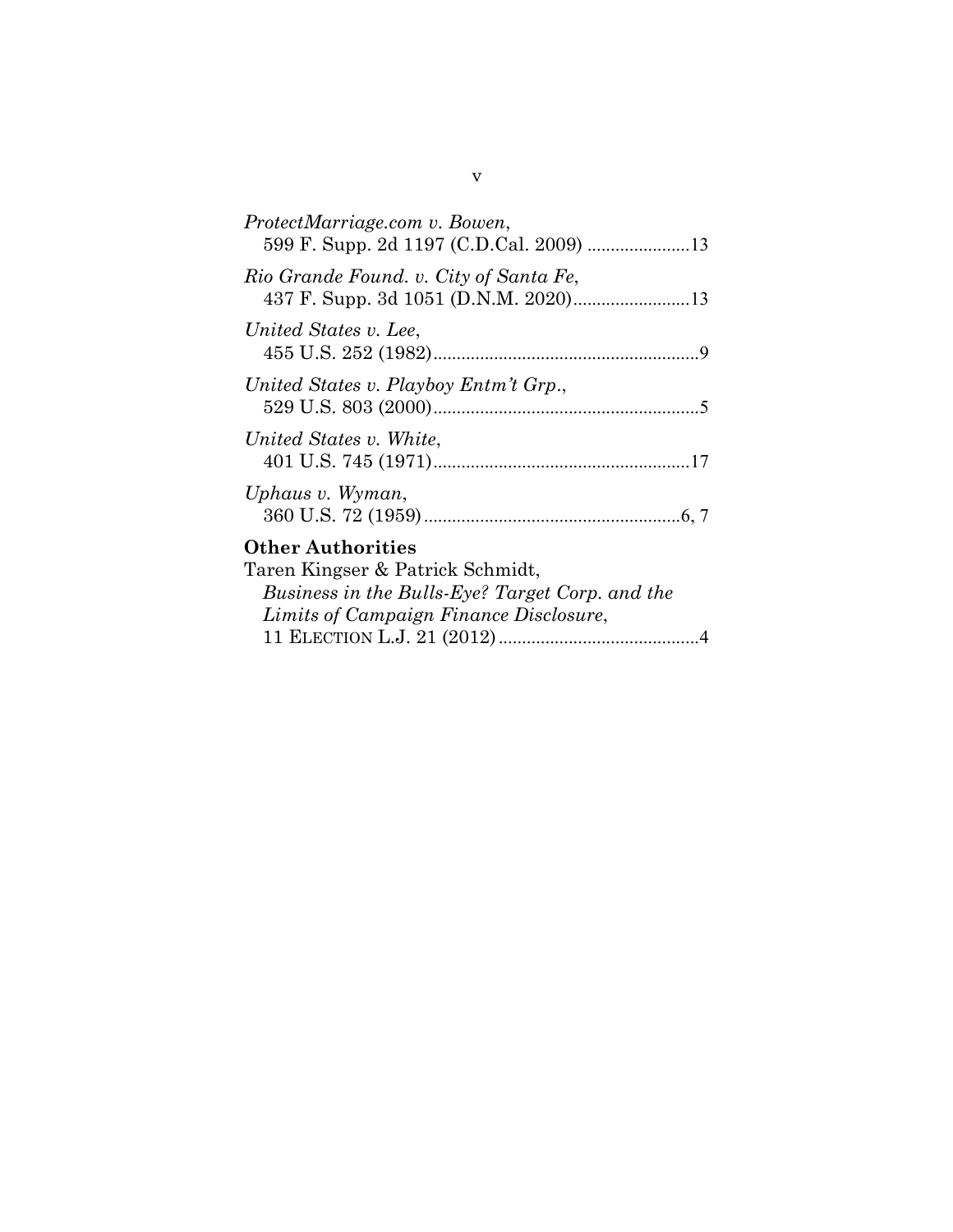#### **INTEREST OF THE AMICUS CURIAE1**

The Liberty Justice Center is a nonprofit, nonpartisan, public-interest litigation firm that seeks to protect economic liberty, private property rights, free speech, and other fundamental rights. The Liberty Justice Center pursues its goals through strategic, precedent-setting litigation to revitalize constitutional restraints on government power and protections for individual rights.

As part of its mission to defend fundamental rights, the Center works to protect the privacy of citizens and civil society. To that end, the Center has a number of current or recent cases defending donor privacy for nonprofit organizations: *Illinois Opportunity Project v. Holden, et al*., Case No. 3:19-cv-17912 (D.N.J. 2019) (case settled); *Rio Grande Found. v. Oliver*, No. Civ. 1:19-cv-01174-JCH-JFR (D.N.M.) (case ongoing); *Gaspee Project & Ill. Opportunity Project v. Mederos*, No. 1:19-CV-00609-MSM-LDA (D.R.I.), No. 20-1944 (1st Cir.) (case ongoing); *Ill. Opportunity Project v. Bullock*, No. CV-19-56-H-CCL (D. Mont.) (case mooted).

<sup>1</sup> Rule 37 statement: No counsel for any party authored any part of this brief, and no person or entity other than *amici* funded its preparation or submission. Both Petitioners submitted letters granting blanket consent for *amicus* briefs in support of either party, and Respondent granted consent to file.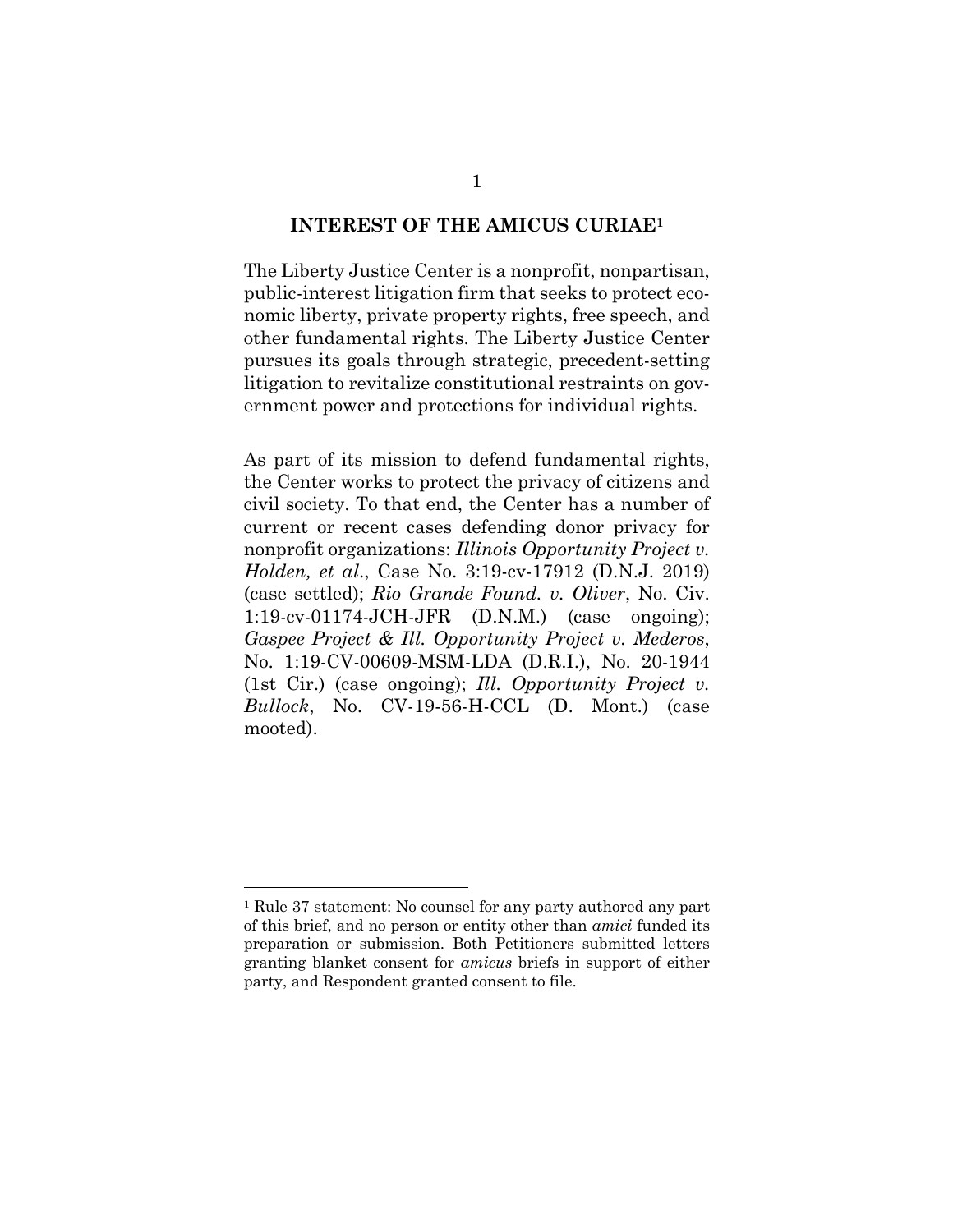#### **SUMMARY OF ARGUMENT & INTRODUCTION**

In a free society, privacy is for individuals and civil society; transparency is for the government and how it spends our tax money.

Some people believe the opposite: that transparency should be the baseline for tax-exempt organizations, and privacy is granted by the government only in that "peculiar circumstance" when the organization can prove a "reasonable probability that the compelled disclosure would result in threats, harassment, or reprisals from either Government officials or private parties." *See McIntyre v. Ohio Elections Comm'n*, 514 U.S. 334, 379-80 (1995) (Scalia, J., dissenting).

The panel below took this approach, making it the burden of the "party challenging a disclosure requirement" to "prov[e]a substantial threat of harassment." 24a. Even Judge Ikuta's dissent from rehearing *en banc* starts from this presumption that strict scrutiny applies only "[w]here government action subjects persons to harassment and threats of bodily harm, economic reprisal, or other manifestations of public hostility…" 78a.

This "presumption of transparency" framework is antithetical to this Court's precedents and to the principles of a free society. In a free society, privacy is the presumption, and the burden is on the government to prove its need to access private information, not on the citizen or civil society organization to prove its need for privacy because of a substantiated fear of retaliation or harassment. First Amendment rights should not be contingent on proving a serious death threat.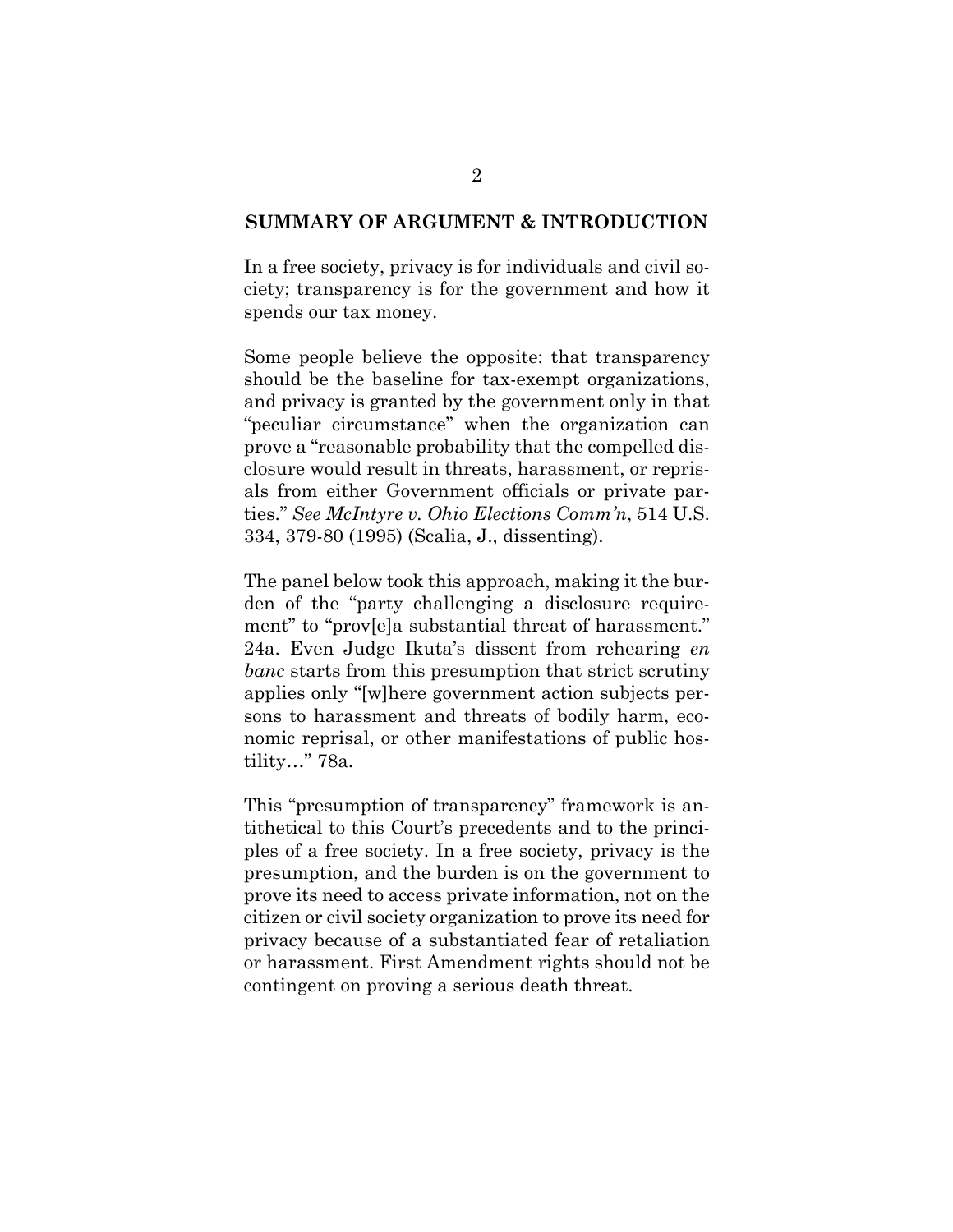#### **ARGUMENT**

# **I. The First Amendment's guarantees for free association protect all organizations, whether or not they are controversial.**

In its seminal case in this area, *NAACP v. Alabama*, this Court expressed appropriate concern about the impact of disclosure on the NAACP's members, who faced burning crosses and church bombings if their affiliation became public. *NAACP v. Ala. ex rel. Patterson*, 357 U.S. 449 (1958). The *NAACP* opinion's reference to retaliation illustrated the importance of privacy, but it did not set up a requirement that a group prove a substantiated fear of retaliation before qualifying for protection from governmental intrusion or investigation.

We know this from the cases that the Court decided shortly thereafter. When the Florida State Legislature tried to get the NAACP's membership lists, this Court relied on its previous Alabama decision to recognize the "strong associational interest in maintaining the privacy of membership lists of groups engaged in the constitutionally protected free trade in ideas and beliefs." *Gibson v. Fla. Legislative Investigation Comm*., 372 U.S. 539, 555-57 (1963).

"[O]f course, *all* legitimate organizations are the beneficiaries of these protections." *Id*. (emphasis added); *accord id.* at 569-70 (Douglas, J., concurring). The need for these protections is "more immediate and substantial" for groups facing retaliation because of their unpopular stances, but a reasonable fear of retaliation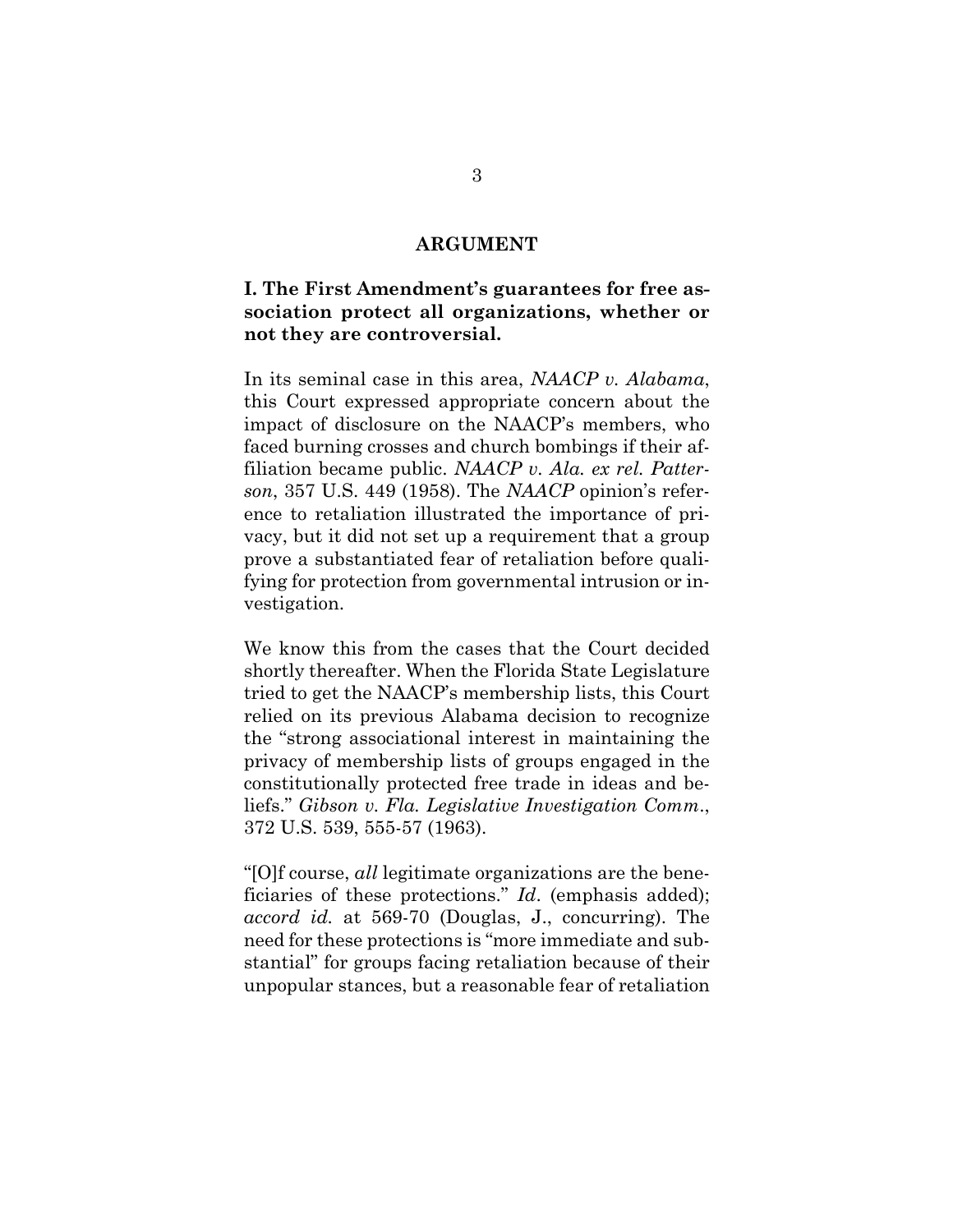is not a prerequisite to qualify for the First Amendment's associational guarantee. All legitimate organizations receive these protections, and it is not their burden to provide specific evidence of past retaliation, harassment, and threats to justify that protection. *Pollard v. Roberts,* 283 F.Supp. 248, 258 (E.D.Ark. 1968) (3-judge court), *aff'd per curiam*, 393 U.S. 14 (1968)).

As the Supreme Court of California has observed, this approach not only is constitutionally necessary, but it also best serves the important purpose of protecting all citizens from retaliation. Many groups may be broadly popular but, nevertheless, engender a real possibility of retaliation from one disagreeable segment of society. *Britt v. Superior Court*, 20 Cal. 3d 844, 854, 143 Cal. Rptr. 695, 701, 574 P.2d 766, 772 (1978).

And it is impossible to predict ahead of time when a group may become controversial or when opposing activists may choose to make one group a *cause celebre* such that donors who previously supported a mainstream group, and thus were disclosed, may suddenly find themselves associated with a cause that prompts boycotts or other retaliation. *See, e.g.,* Taren Kingser & Patrick Schmidt, *Business in the Bulls-Eye? Target Corp. and the Limits of Campaign Finance Disclosure*, 11 ELECTION L.J. 21, 29-32 (2012) (Target and Best Buy find themselves subject to unexpected boycotts for supporting a Chamber of Commerce group that ran ads supporting a Republican candidate for governor who supported lower taxes and less regulation but also supported traditional marriage).

The First Amendment finds its most urgent application as a shelter for views and voices that are on the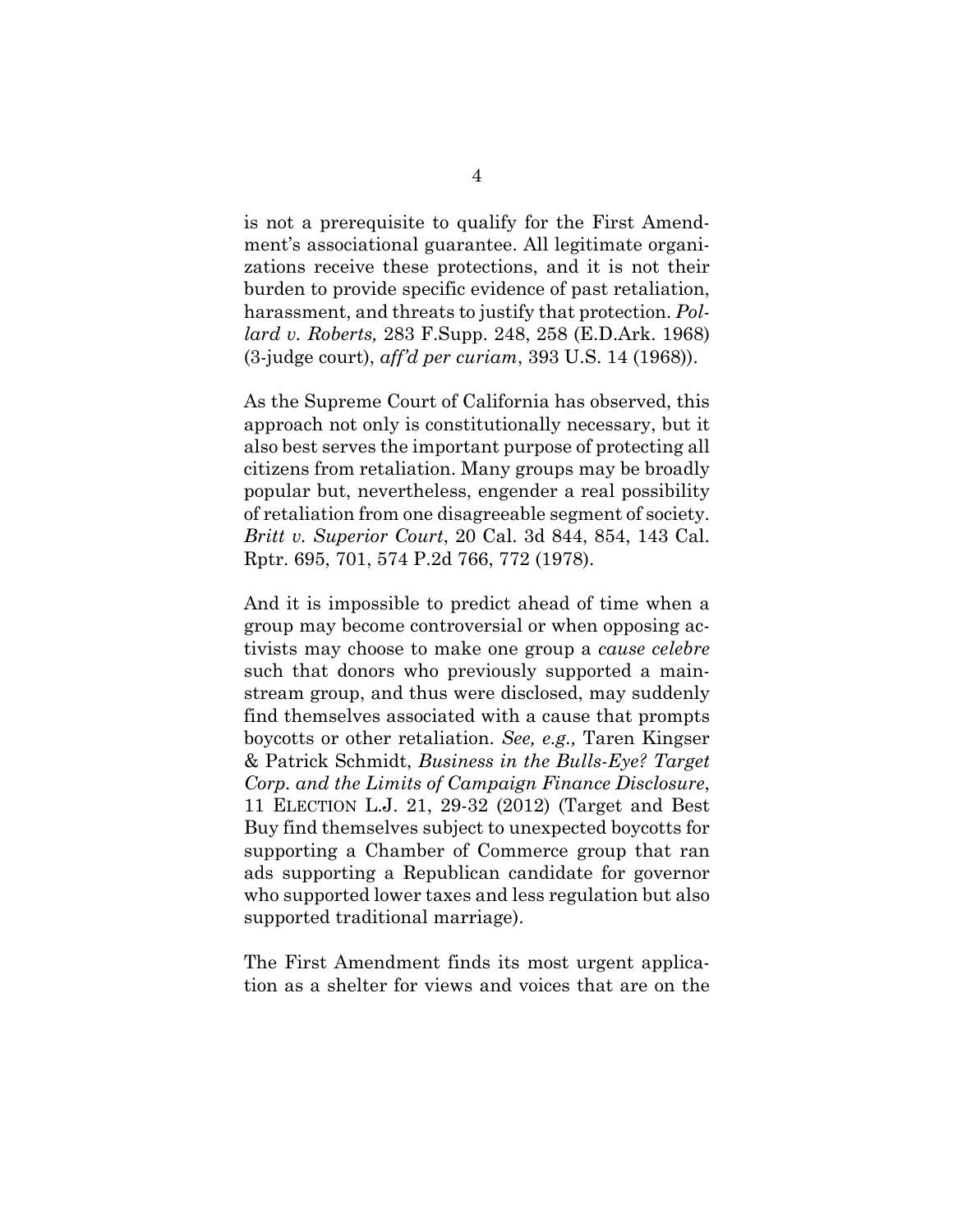margins of our society. But this truth does not mean that mainstream voices do not enjoy its guarantees or that unpopular groups get extra protection. This Court should reject any framework that starts from the premise that disclosure is the norm, and a group must show its need for privacy by proving its unpopularity.

Instead, the Court should start from a presumption of free and private association and place the burden on the government to prove its need to infringe the First Amendment rights of civil society. *See United States v. Playboy Entm't Grp*., 529 U.S. 803, 816 (2000) ("When the Government restricts speech, the Government bears the burden of proving the constitutionality of its actions.").

## **II. This right to privacy of all associations is protected by strict scrutiny on the government.**

When the presumption is privacy, rather than transparency, then the government bears the burden to prove its need for information survives strict scrutiny. *Baird v. State Bar of Ariz.*, 401 U.S. 1, 6-7 (1971) ("When a State seeks to inquire about an individual's beliefs and associations a heavy burden lies upon it to show that the inquiry is necessary…"); *Cal. Bankers Ass'n v. Shultz*, 416 U.S. 21, 55 (1974); *id*. at 98 (Marshall, J., dissenting) ("The First Amendment gives organizations such as the ACLU the right to maintain in confidence the names of those who belong or contribute to the organization, absent a compelling governmental interest requiring disclosure.").

In both its NAACP cases and its "Red Scare" cases on private association, this Court consistently used the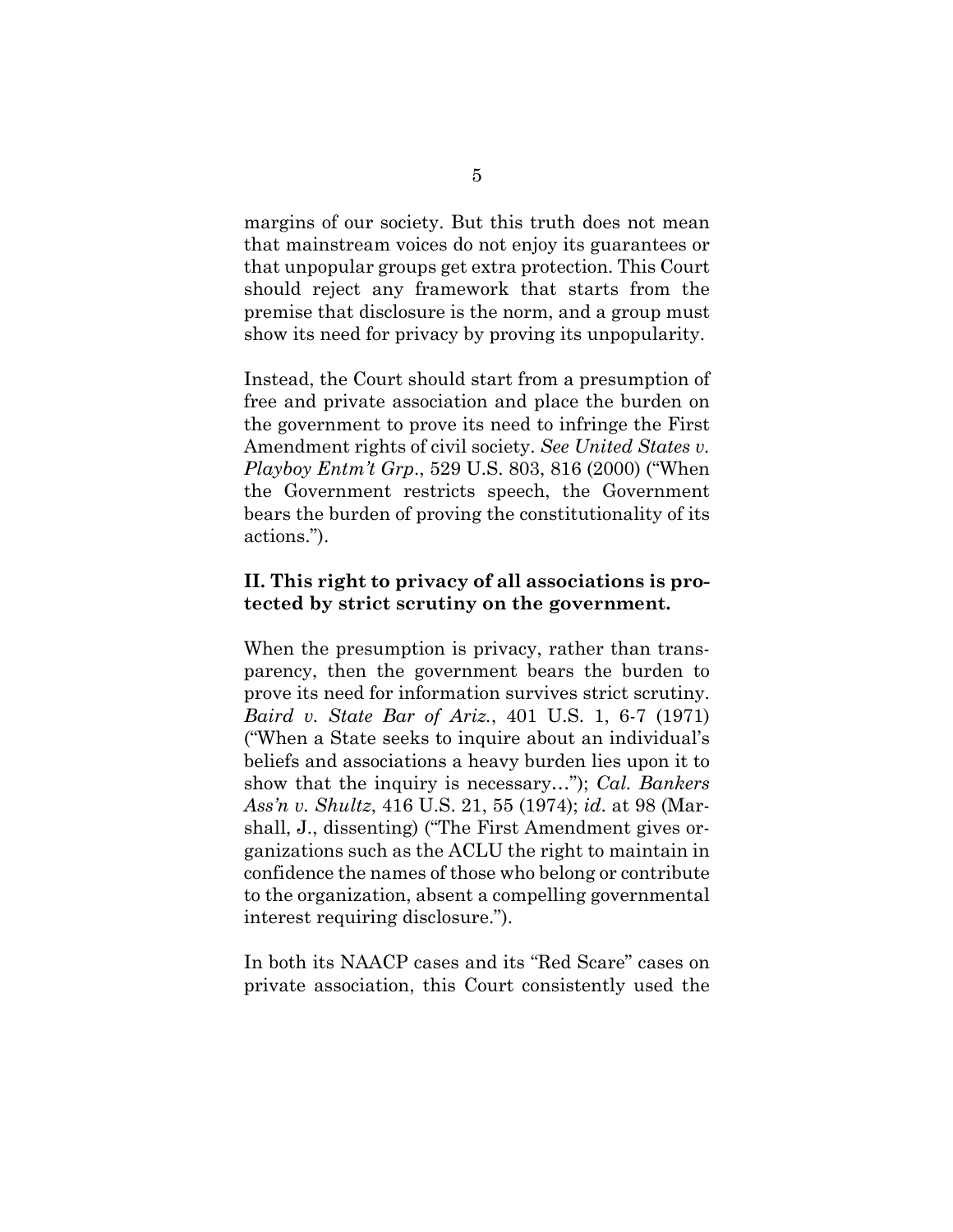language of strict scrutiny (compelling interest and narrow tailoring) to describe the test for a governmental interest in compelling disclosure of a group's private membership and donor records.

The Court consistently said that the government could only require disclosure of a group's private record because of an overriding and compelling interest. *De Gregory v. Attorney Gen. of N.H.*, 383 U.S. 825, 829 (1966) ("overriding and compelling state interest"); *Gibson*, 372 U.S. at 546 ("overriding and compelling state interest" and "compelling regulatory concern"); *NAACP v. Button*, 371 U.S. 415, 438 (1963) ("only a compelling state interest"); *Bates v. City of Little Rock*, 361 U.S. 516, 524 (1960) ("a subordinating interest which is compelling"); *Barenblatt v. United States*, 360 U.S. 109, 127 (1959) ("subordinating interest of the State must be compelling"); *Uphaus v. Wyman*, 360 U.S. 72, 81 (1959) ("the governmental interest in selfpreservation is sufficiently compelling to subordinate the interest in associational privacy of persons"); *NAACP*, 357 U.S. at 463 ("interest of the State must be compelling").

In other associational privacy cases from that era, the Court also used the language of narrow tailoring. *See NAACP v. Alabama*, 377 U.S. 288, 307-08 (1964) (in a different NAACP case against Alabama, the government's "purpose cannot be pursued by means that broadly stifle fundamental personal liberties when the end can be more narrowly achieved," quoting *Shelton v. Tucker*, 364 U.S. 479, 488 (1960)); *La. ex rel. Gremillion v. NAACP*, 366 U.S. 293, 296-97 (1961) ("narrowly drawn," citing *Talley v. California*, 362 U.S. 60 (1960)).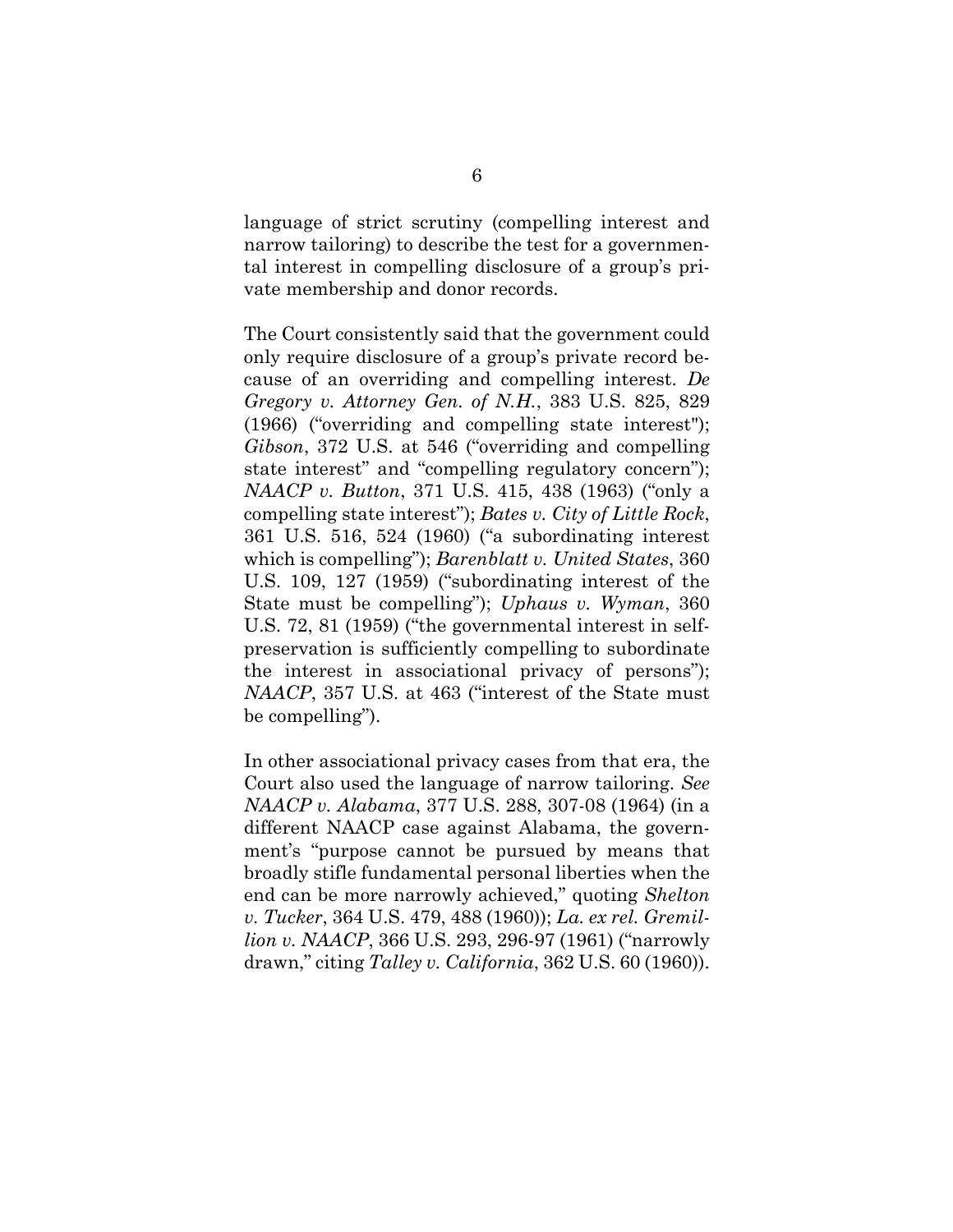*Accord Button*, 371 U.S. at 438 ("Precision of regulation must be the touchstone in an area so closely touching our most precious freedoms.").

In fact, the Court frequently used substantial criminality as the only compelling interest sufficient to justify an invasion of an organization's privacy.

In the original Alabama case, the Court confronted the question of how to reconcile its holding with its previous decision upholding a statute requiring disclosure of Ku Klux Klan membership lists, *New York ex rel. Bryant v. Zimmerman*, 278 U.S. 63 (1928). The Court concluded the different treatment was justified only because of "the particular character of the Klan's activities, involving acts of unlawful intimidation and violence." *NAACP*, 357 U.S. at 465.

After that point, the Court consistently used criminality as the touchstone that justified an invasion of privacy for a private organization, especially as it dealt with its "Red Scare" cases. The Court differentiated its decisions like *NAACP* and *Gibson,* distinguishing the NAACP from the Communist groups based on the latter's criminality. *Uphaus*, 360 U.S. at 80 (disclosure of list of speakers and supporters for a Communist-front group "undertaken in the interest of self-preservation, the ultimate value of any society."); *Barenblatt*, 360 U.S. at 128 ("this Court has recognized the close nexus between the Communist Party and violent overthrow of government"); *Konigsberg v. State Bar of Cal*., 366 U.S. 36, 52 (1961); *Gremillion*, 366 U.S. at 297 ("criminal conduct … cannot have shelter in the First Amendment."); *Baird*, 401 U.S. at 9 (Stewart, J., con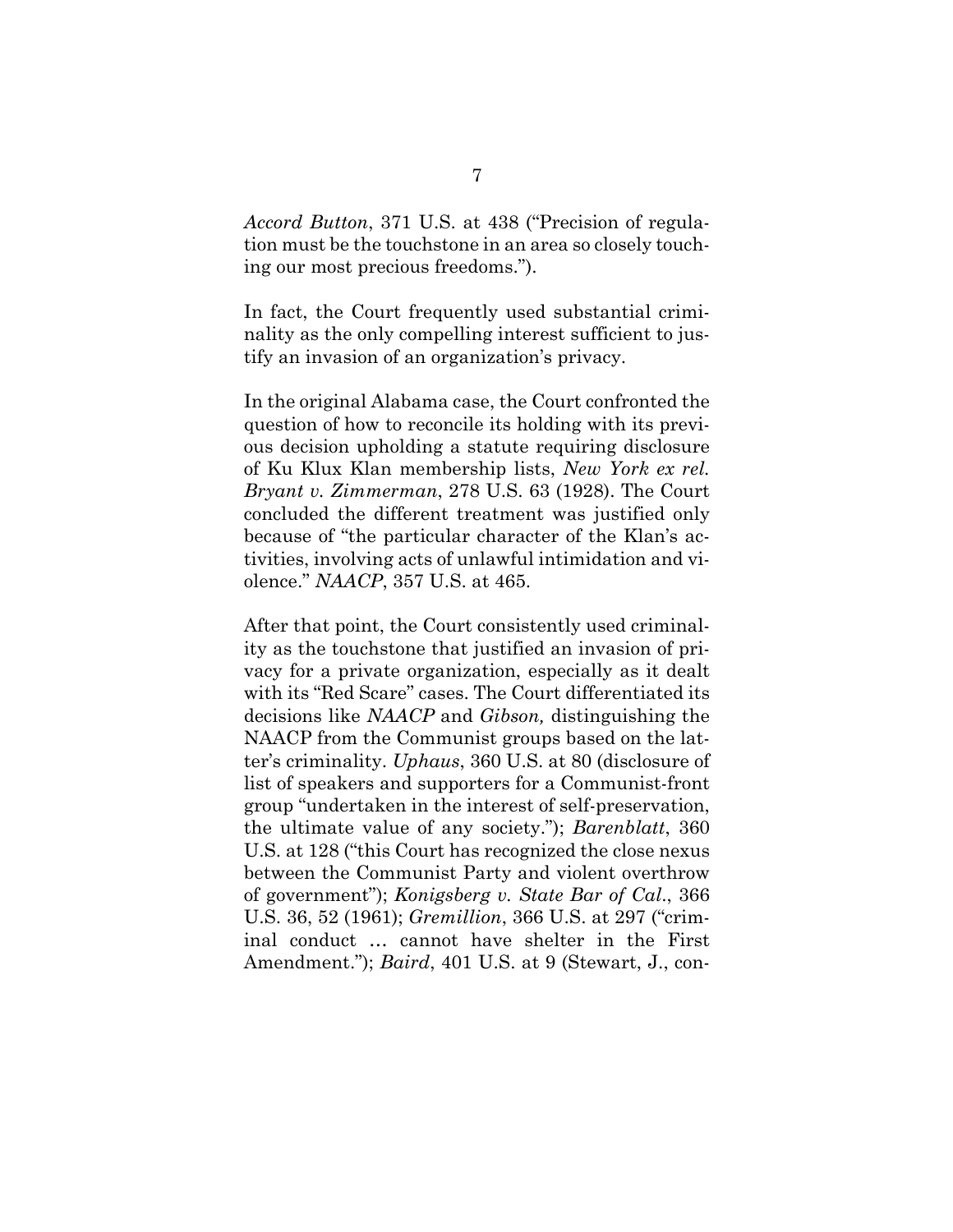curring) ("knowing membership in an organization advocating the overthrow of the Government by force or violence, on the part of one sharing the specific intent to further the organization's illegal goals."); *Familias Unidas v. Briscoe*, 619 F.2d 391, 401 (5th Cir. 1980) ("The disclosure requirements in *Communist Party* and *Zimmerman* attached only to organizations either having a demonstrated track record of illicit conduct or explicitly embracing, as doctrine, plainly unlawful means and ends."). *See Nat'l Org. for Women v. Scheidler*, 510 U.S. 249, 264 (1994) (Souter, J., concurring) (application of this principle in Racketeer Influenced and Corrupt Organizations Act prosecutions); *Dawson v. Delaware*, 503 U.S. 159, 165 (1992) (application of this principle in prosecutions against members of the Aryan Brotherhood).

Read as a whole and recognizing that they pre-date our modern tiers-of-scrutiny framework, these cases show that the Court applied strict scrutiny.

## **III. A presumption of privacy can be reconciled with the government's compelling needs for information as outlined in other lines of doctrine.**

The Court need not start from scratch in reconciling its NAACP and "Red Scare" cases, which all are fiftyplus years old, with its more recent holdings in areas like campaign finance.

Quite simply, "the Government has a compelling interest in prevention of corruption and the appearance of corruption." *FEC v. Wis. Right to Life, Inc*., 551 U.S. 449, 486 (2007) (Scalia, J., concurring). *See Ariz. Free Enter. Club's Freedom Club PAC v. Bennett*, 564 U.S.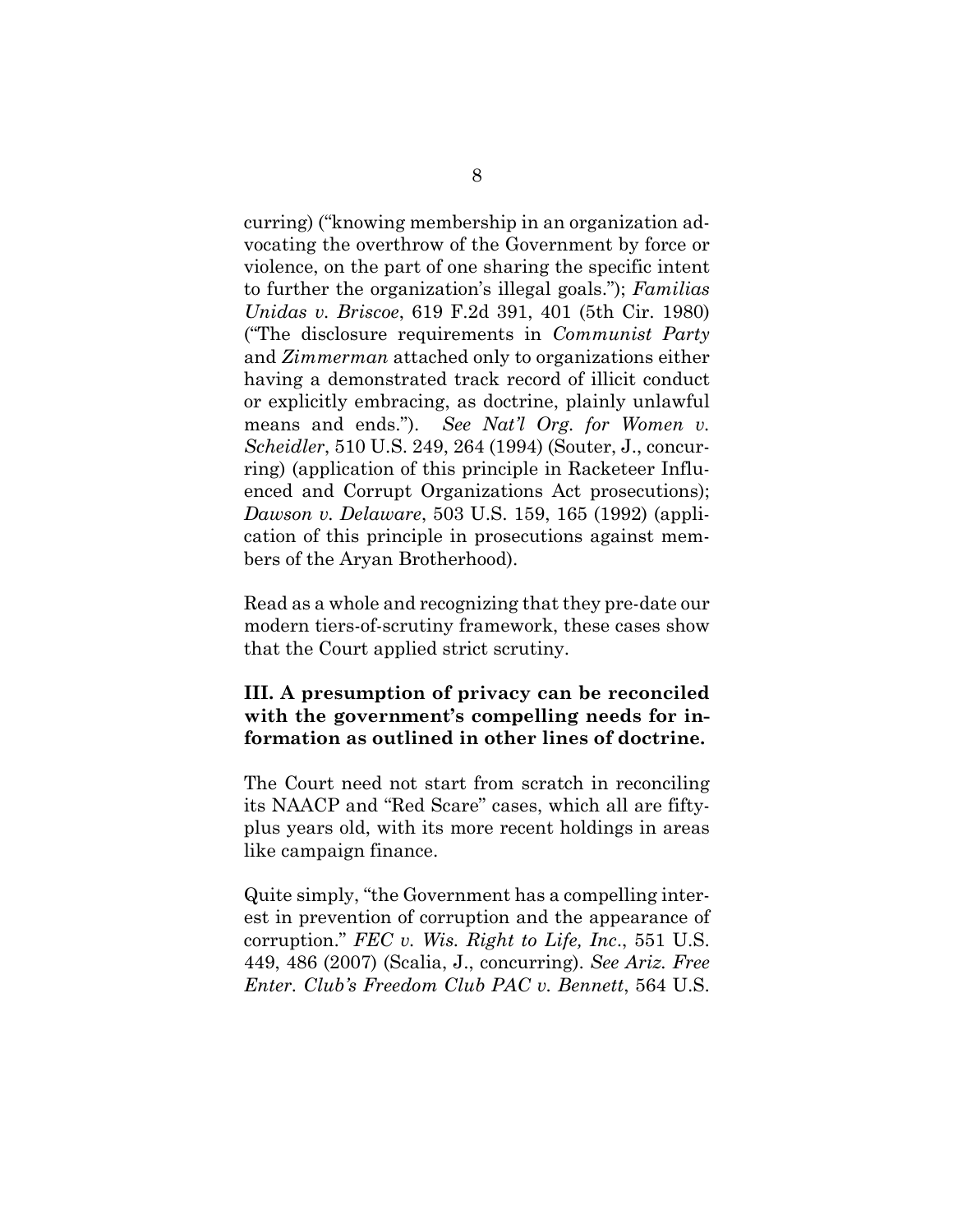721, 776 (2011) (Kagan, J., dissenting) ("Our campaign finance precedents leave no doubt: Preventing corruption or the appearance of corruption is a compelling government interest."). "[D]isclosure requirements deter actual corruption and avoid the appearance of corruption by exposing large contributions and expenditures to the light of publicity." *Buckley v. Valeo*, 424 U.S. 1, 67 (1976). The Court in *Buckley* found that the government's interest in deterring violations of campaign finance limits and informing the electorate of the sources of campaign funds were also sufficiently compelling to justify overriding *NAACP's* presumption of privacy. *Id.* at 66-68.

Similarly, the fair and efficient administration of the tax system is a compelling governmental interest. *United States v. Lee*, 455 U.S. 252, 260 (1982). Thus, this Court would not create problems within its other doctrines by holding that strict scrutiny applies to any government mandate that a private, nonprofit association disclose its donors.

## **IV. Adopting a more generous reading of** *Buckley*  **and** *Socialist Workers '74* **would be a mistake.**

In *Buckley v. Valeo*, 424 U.S. 1 (1976), this Court had to wrestle through how to square its holding in favor of campaign finance disclosure with its previous holding in *NAACP v. Alabama* about the privacy of nonprofit associations, of which campaigns and parties are one type. The Court responded by affirming the Court of Appeals' finding that the government's interests in disclosure met the exacting scrutiny called for in *NAACP*. *Id*. at 65-68. But the Court held out the pos-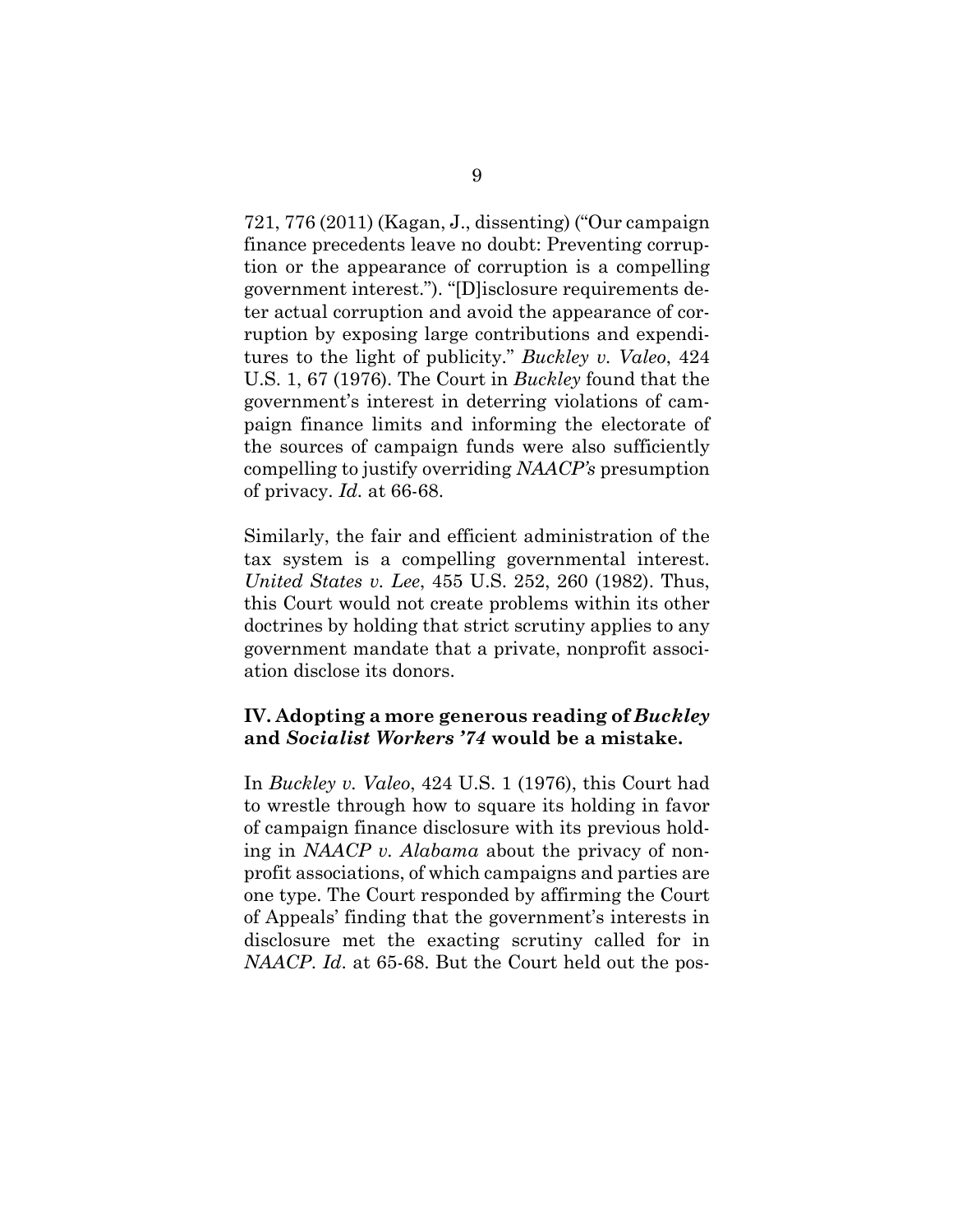sibility that an individual candidate or party could offer sufficiently substantial evidence of harassment rising to the level of seriousness shown by the NAACP. *Id*. at 69-72. The Court then took its first and only case to apply that holding to a set of sufficient facts in *Brown v. Socialist Workers 1974 Campaign Committee*, 459 U.S. 87 (1982).

Under those cases, a group must prove "a reasonable probability that the compelled disclosure of a party's contributors' names will subject them to threats, harassment, or reprisals from either Government officials or private parties" to qualify for an exemption from, for instance, campaign finance disclosure. *Buckley*, 424 U.S. at 74;2 *Socialist Workers '74*, 459 U.S. at 100; *accord McConnell v. FEC*, 540 U.S. 93, 199 (2003).

In order to show such a reasonable probability, the group must offer "specific evidence of past or present

<sup>2</sup> Sometimes this is characterized as the "minor party" exception, but the protection has been granted to a wide variety of organizations, including major political parties, major labor unions, religious groups, business associations, and advocacy organizations. *See, e.g., Pollard v. Roberts*, 283 F. Supp. 248 (E.D. Ark. 1968) (Republican Party); *Int'l Longshoremen's Asso. v. Waterfront Com. of N.Y. Harbor*, 667 F.2d 267, 272 (2d Cir. 1981) (labor union); *Christ Covenant Church v. Town of Sw. Ranches*, No. 07- 60516-CIV, 2008 U.S. Dist. LEXIS 49483, at \*20 (S.D. Fla. June 29, 2008) (church); *Marshall v. J. P. Stevens Emps. Educ. Comm.*, 495 F. Supp. 553, 561 (E.D.N.C. 1980) (business group); *Centro De La Comunidad Hispana De Locust Valley v. Town of Oyster Bay*, 954 F. Supp. 2d 127, 141 (E.D.N.Y. 2013) (advocacy organization). *See generally Doe v. Reed*, No. 11-35854, 2011 U.S. App. LEXIS 23327, at \*6-7 (9th Cir. Nov. 16, 2011) (N.R. Smith, J., dissenting) (discussing the minor-party doctrine and *Doe v. Reed*, 130 S. Ct. 2811, 2821 (2010)).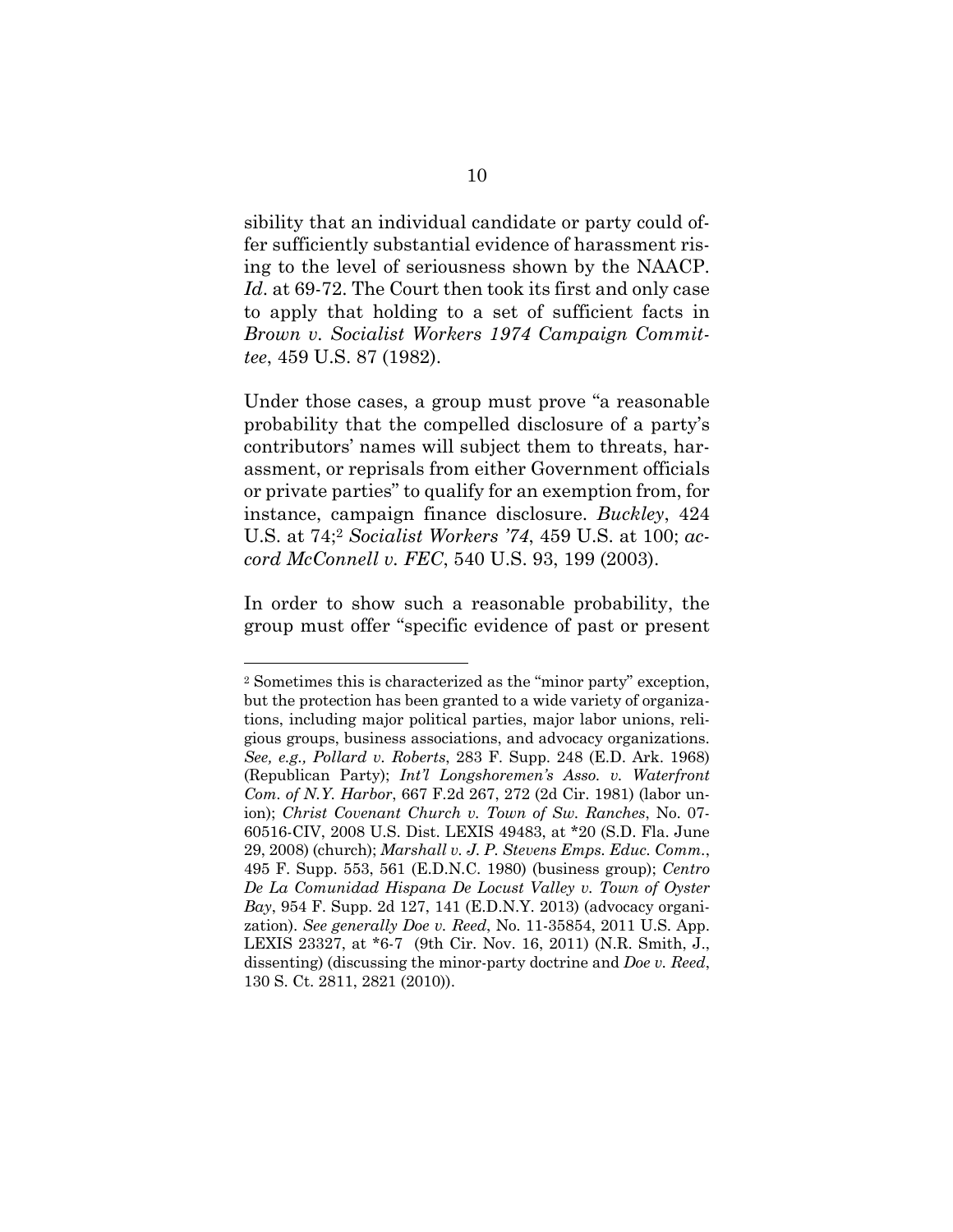harassment of members due to their associational ties, or of harassment directed against the organization itself. A pattern of threats or specific manifestations of public hostility may be sufficient." *Id*. For newer groups to qualify, they may "offer evidence of reprisals and threats directed against individuals or organizations holding similar views." *Id*.

In these cases, the plaintiff bears the burden to provide "objective and articulable facts, which go beyond broad allegations or subjective fears." *Dole v. Serv. Emps. Union, etc., Local 280*, 950 F.2d 1456, 1460 (9th Cir. 1991) (*quoting Brock v. Local 375, Plumbers Int'l Union*, 860 F.2d 346, 350 n.1 (9th Cir. 1988)). Affidavits stating the group's subjective fears, without more, are insufficient. *Anders v. Benson*, No. 20-cv-11991, 2020 U.S. Dist. LEXIS 145210, at \*11-12 (E.D. Mich. Aug. 13, 2020). Moreover, a group that "has been disclosing its donors for years and has identified no instance of harassment or retaliation" is automatically out of luck. *Citizens United v. FEC*, 558 U.S. 310, 370 (2010). *See N.Y. State NOW v. Terry*, 886 F.2d 1339, 1355 (2d Cir. 1989).

Lower courts look to this Court's two primary cases in this area for guidance on how many "objective and articulable facts" are needed. In the first, *NAACP v. Alabama*, the plaintiff made "an uncontroverted showing that on past occasions revelation of the identity of its rank-and-file members has exposed these members to economic reprisal, loss of employment, threat of physical coercion, and other manifestations of public hostility." 357 U.S. at 462. The Court in *Buckley* reaffirmed this high standard, showing itself willing to tolerate some level of "harassment or retaliation" as the cost of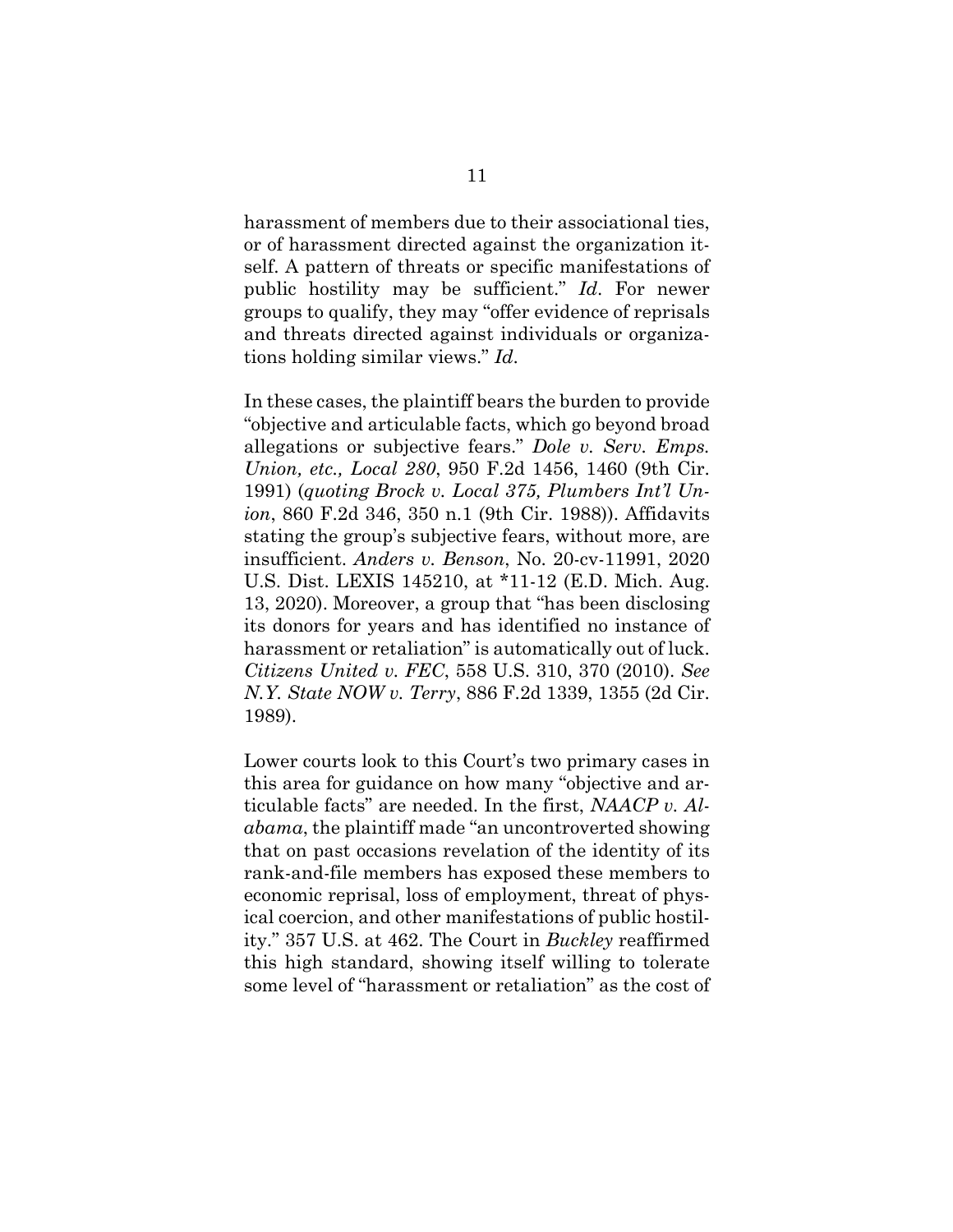transparency in campaigns, 424 U.S. at 68, and only preempting a transparency regime when the harassment is "so serious" it resembles that of the NAACP in the Civil Rights-era South. *Id.* at 71.

The Court found such a case in *Socialist Workers '74*, where evidence included "threatening phone calls and hate mail, burning of the group's literature, destruction of members' property, police harassment, firing of shots at the group's office, and termination of members' employment." *Lassa v. Rongstad*, 2006 WI 105, ¶ 70 (*summarizing Socialist Workers '74 Campaign Comm*., 459 U.S. at 98-99).

The "objective and articulable facts" from these two cases require a showing of retaliation that is unnecessarily high in other cases. In this case, the trial court below found that AFP staff had received death threats, that AFP donors had received death threats, and that the businesses of AFP donors had been subject to boycotts. APP.50a. But this was not enough for the Ninth Circuit panel below, which insisted on evidence that the unauthorized Schedule B disclosure in particular had prompted such reactions. APP.34a. And other evidence of substantial retaliation, such as property destruction, personal harassment, and business boycotts, has not sufficed for other courts. *See, e.g., ProtectMarriage.com v. Bowen*, 599 F. Supp. 2d 1197, 1213 (C.D.Cal. 2009); *ProtectMarriage.com - Yes on 8 v. Bowen*, 752 F.3d 827, 840 (9th Cir. 2014). Similarly, "alarming" evidence of threats faced by groups in the same ideological lane but located in other states has been found insufficient. *Rio Grande Found. v. City of Santa Fe*, 437 F. Supp. 3d 1051, 1072-73 (D.N.M. 2020).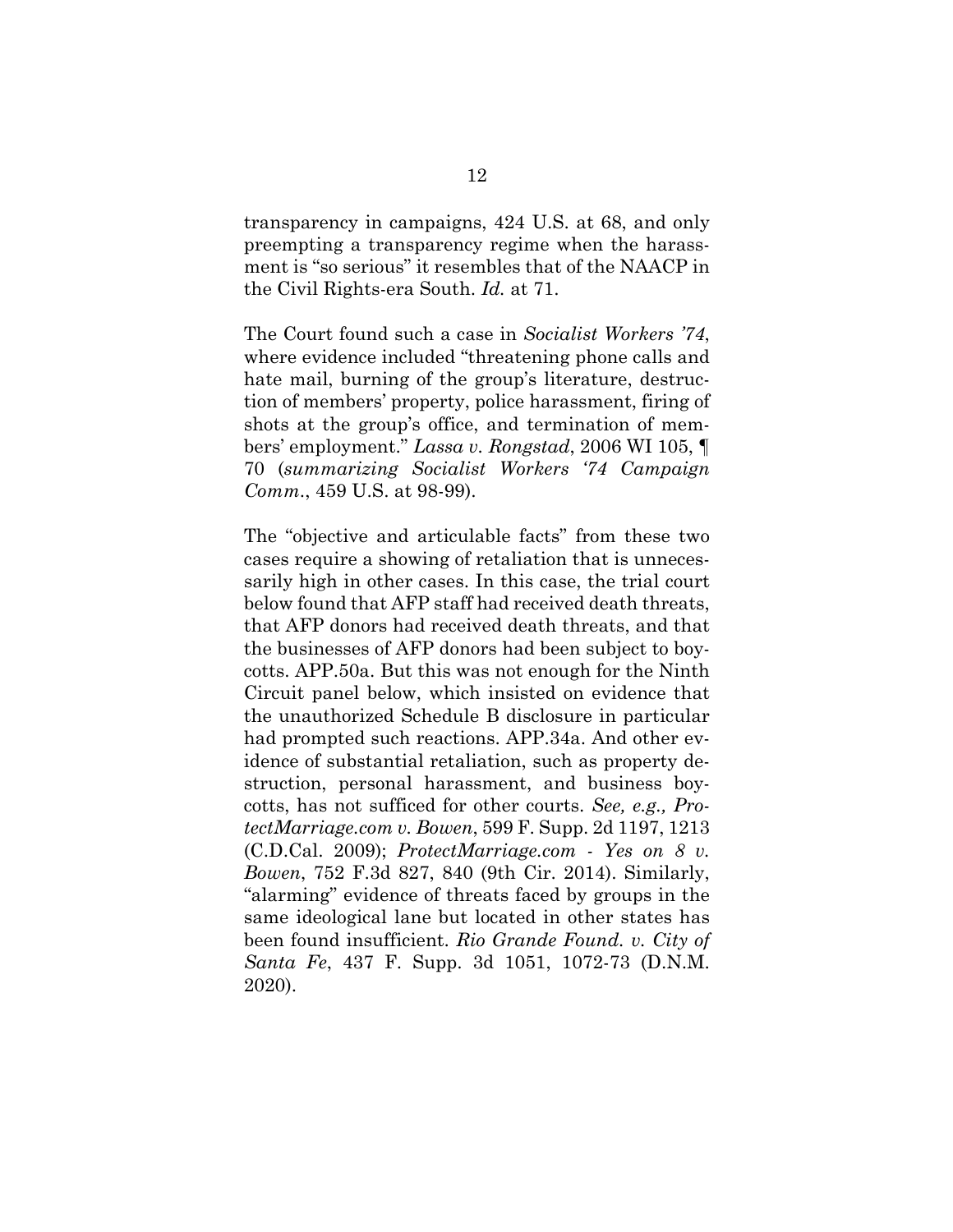This Court, in the light of current culture, may think it best to follow Justice Alito's concurrence in *Doe v. Reed*, where he argued "speakers must be able to obtain an as-applied exemption without clearing a high evidentiary hurdle . . . [because] unduly strict requirements of proof could impose a heavy burden on speech." 561 U.S. at 204 (Alito, J., concurring). The Court could adopt for itself his encouragement that "courts should be generous in granting as-applied relief in this context." *Id*.

This outcome may even be denominated a win for the Respondents, if the Court remanded with directions for lower courts to use a forgiving standard for "reasonable probability" and the severity of the threats that takes account of modern cancel culture.

But such an outcome would be the hollowest of victories. Indeed, it would be a step backward from the *status quo* for every organization but a few of the most prominent and controversial, like Americans for Prosperity.

A decision like that would give *carte blanche* to nosy politicians and their allies in the bureaucracy to engage in an expansive campaign of compelled disclosure. Every civil society organization would be fair game for onerous, invasive disclosure requirements by federal, state, and local agencies. And anyone with the temerity to push back would be told that the U.S. Supreme Court had recently approved this approach.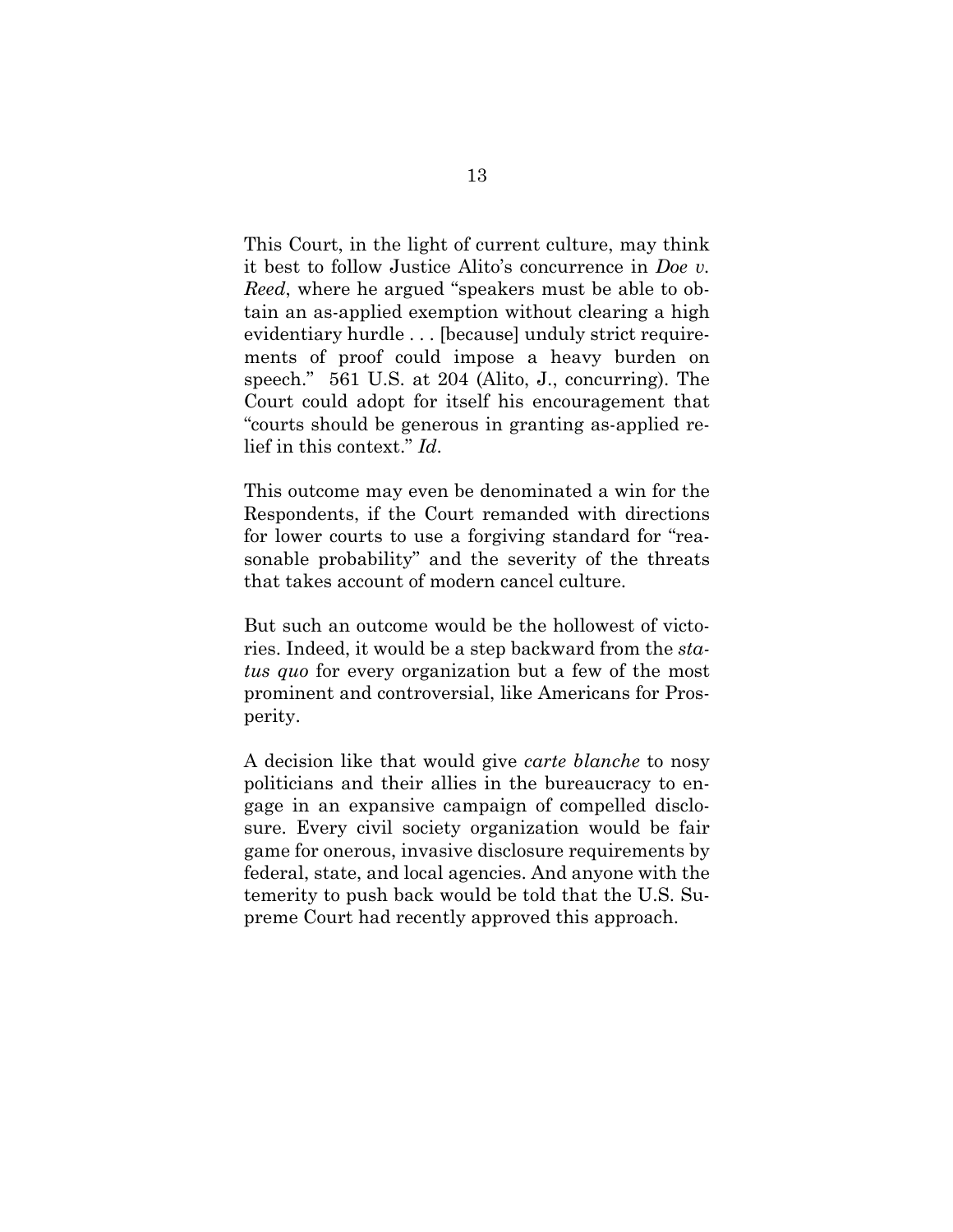Politicians would have a field day. Want to fundraise in our state? Disclose all your top donors nationwide.3 Want a government contract from our city? Show whether you've ever associated with the National Rifle Association.4 Want a contract from our state? Admit if you pay dues to the state Chamber of Commerce.5 Want to run an issue ad ever, at any time, near or far from an election? Fork over the list.6 Want to keep your tax exemption? Tell us if you have ever donated a dime to the Federalist Society.7

Charities would face an impossible choice: entrust the names of all their top donors nationwide to the Attorney General of California or forego fundraising in the

<sup>6</sup> *Ams. for Prosperity v. Grewal*, No. 3:19-cv-14228-BRM-LHG, 2019 U.S. Dist. LEXIS 170793 (D.N.J. Oct. 2, 2019); *Citizens Union of N.Y. v. AG of N.Y.*, 408 F. Supp. 3d 478, 489 (S.D.N.Y. 2019).

<sup>3</sup> App.8a. California's requirement that it see a charity's Schedule B allows it to see donors in all 50 states, not just California.

<sup>4</sup> *See NRA of Am. v. City of L.A.*, 441 F. Supp. 3d 915, 925 ( C.D. Cal. 2019) (in order to bid on any City contract, a company must "disclose all contracts with or sponsorship of the National Rifle Association.").

<sup>5</sup> *Ill. Opportunity Project v. Bullock*, No. CV-19-56-H-CCL (D. Mont.) (executive order mandated that all prospective bidders on state contracts must disclose donations to all nonprofit organizations that engage in issue advocacy close in time to a Montana election).

<sup>7</sup> *See* "Feinstein, Whitehouse Introduce Bill to Combat Dark Money in Judicial Nominations," U.S. Senate (July 2, 2020), available at https://www.feinstein.senate.gov/public/index.cfm/press-releases?ID=10A6C4A7-0631-4143-8BD9- B4459F4629E4 (announcing Senate Bill 4183).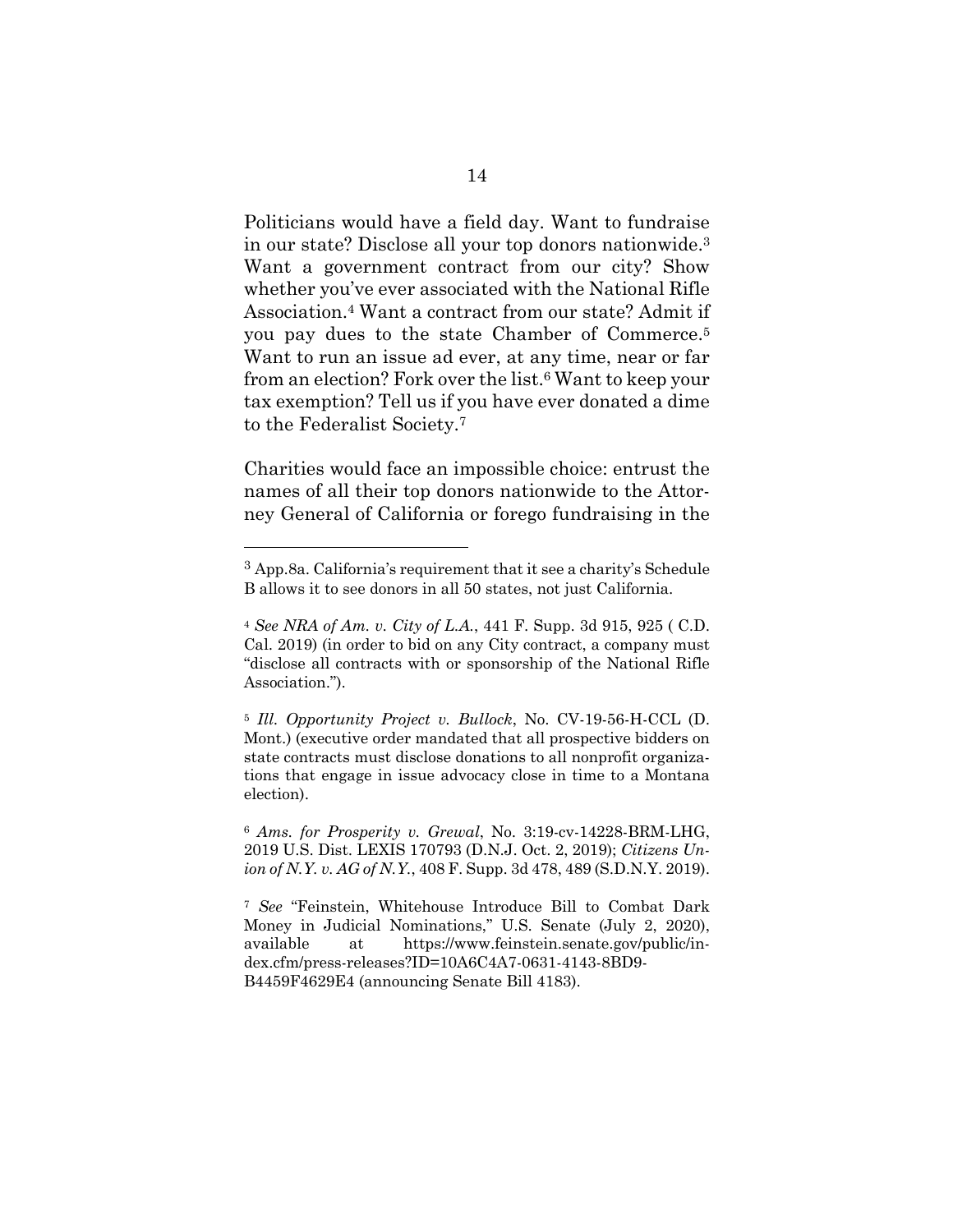largest state in the nation. Individuals and companies would face an easier but still painful option: just stop giving to any nonprofit groups to avoid any potential for losing a job or facing a boycott in the future.

As a result, there would be an explosion of litigation as groups of every ideological stripe and community service sector would file individual cases to secure an asapplied exemption from the new regimes. Groups would have to plead and prove their own unpopularity, knowing the embarrassment of announcing their unpopularity is worth keeping certain donors who will only give if they can remain anonymous. Admitting you're unpopular is better than losing half your revenue in one fell swoop.8

Federal judges would find themselves facing difficult determinations: is a death threat against a staff person of an affiliate located in another state enough to justify an exemption from donor disclosure in this state? What about graffiti on a storefront of a similar group in a different city? They would find themselves adrift and frustrated, because "the question of what evidence of harassment or threats should be required, in a situation that involves an amorphous group of individuals who seek an exemption from a disclosure requirement relating to voting rights, is not governed by clear precedent." *Doe v. Reed*, No. 11-35854, 2011 U.S.

<sup>8</sup> *In re Heartland Inst*., No. 11 C 2240, 2011 U.S. Dist. LEXIS 51304, at \*14 (N.D. Ill. May 13, 2011) (court credits group president's testimony that "Heartland would lose at least half of its current funding if Heartland is required to disclose donor identities").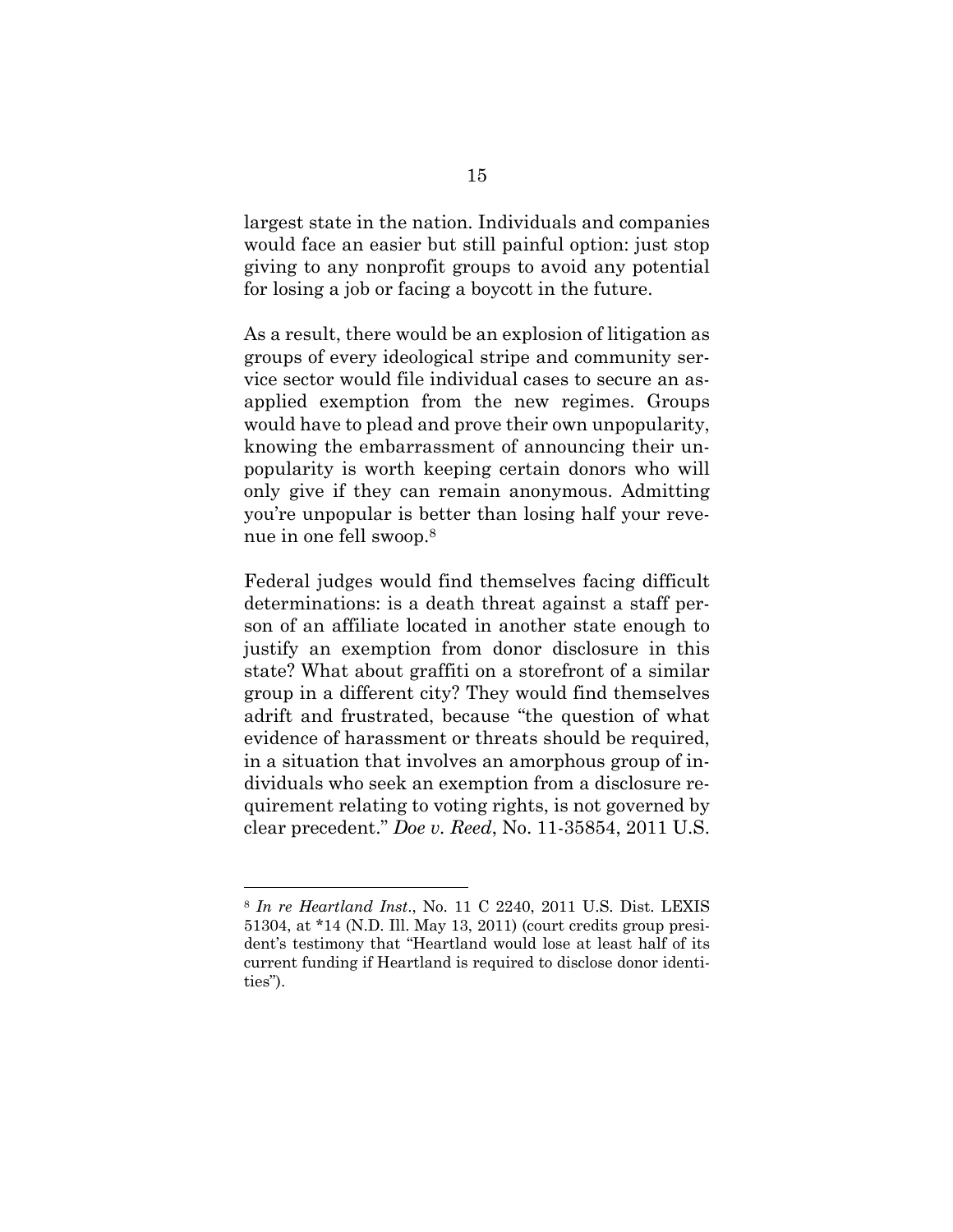App. LEXIS 23327, at \*7-8 (9th Cir. Nov. 16, 2011) (N.R. Smith, J., dissenting).

In other words, telling lower courts to "be generous" in granting as-applied relief from mandatory disclosure regimes is no solution. Such a rule would gut the protections of *NAACP v. Alabama* and give governments permission to require every private group to disclose its donors, which the bureaucrats could them promptly leak or post on the Internet for the world to see. That will lead to a flood of litigation, different standards in different circuits, and a steady stream of certiorari petitions to this Court with every possible permutation of the evidence presented below. It will be a practical nightmare, and it will betray the holdings of *Gibson*  and numerous other cases.

#### **CONCLUSION**

"[T]he burden of guarding privacy in a free society should not be on its citizens; it is the Government that must justify its need . . ." *United States v. White*, 401 U.S. 745, 793 (1971) (Harlan, J., dissenting).

This Court should reestablish a presumption of privacy that recognizes the First Amendment protects all groups, popular and unpopular. That protection can only be infringed when the government shoulders its burden to prove a compelling interest to access private information and that its access is narrowly tailored to that interest. Anything less will expose hundreds of